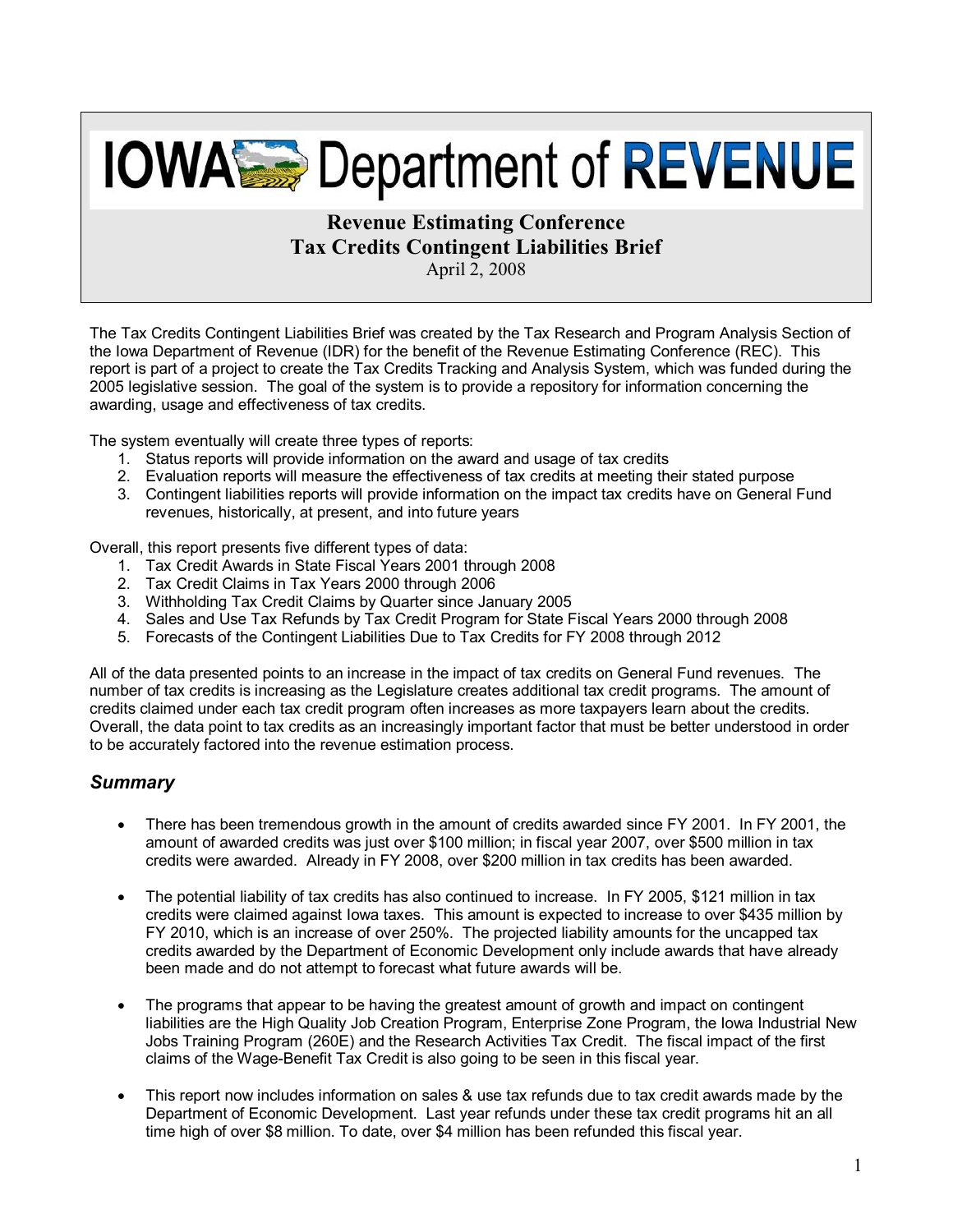#### *Tax Credit Awards*

In general, Iowa has two types of tax credits: automatic and awarded. Awarded credits require application and a specific award in order for a taxpayer to claim the credit. The total amount of the awarded credits may also be capped on a fiscal year basis. Automatic credits may be claimed by any eligible taxpayer and the amount of claims has no limit or cap. More information about Iowa's tax credit programs may be found in the Appendix.

The amount of awarded tax credits has substantially increased between FY 2001 and FY 2007 (see Table 1). The increase is due to increasing utilization and the increasing caps of some of the existing programs as well as new tax credit programs being added. For the FY 2008 awards, the year-to-date amount of awards was received from the agencies issuing the tax credits. For the Accelerated Career Education (ACE) Program, School Tuition Organization Tax Credit and the Wage-Benefit Tax Credit, it is assumed that the full amount of the tax credit cap will be awarded during the fiscal year.

At this time last year, FY 2007 awards totaled over \$300 million, currently the awards for FY 2008 are just over \$200 million. Barring considerable growth in fourth quarter awards, this suggests a decline in the amount of tax credits awarded this fiscal year.

#### *Tax Credit Claims*

Some data on the amount of tax credits claimed against certain tax types is also available. However, this data is limited because prior to the 2006 tax year, most tax credits were aggregated on tax forms. This prevented collection of data on tax credit claims by tax credit program, but with the implementation of the IA 148 Tax Credits Schedule it is hoped that tax credit claim data by tax credit program will soon be available.

Tax credits claimed against individual income tax have more than doubled between 2000 and 2006 (see Table 2). "Other Refundable Tax Credits" exhibited the largest growth since 2000 at over 600%; "Other Nonrefundable Tax Credits" had the next largest amount of growth at nearly 350%.

The majority of tax credits claims made against corporate income tax are claimed through the Research Activities Tax Credit. In 2005, Research Activities Tax Credit claims accounted for over 80% of the dollars of all corporate income tax credit claims. The data for tax credit claims against corporate income tax is not complete for 2006 because not all returns have been filed and the data from the IA 148 has not yet been captured.

#### *Sales & Use Tax Refunds for Tax Credit Programs*

As part of the Enterprise Zone (including the Housing provision), New Capital Investment, New Jobs & Income and the High Quality Job Creation Programs, taxpayers are allowed to file for refunds of sales and use taxes paid to contractors and subcontractors. The first refunds were made during FY 2000 through the Enterprise Zone Program (see Table 3). Refunds continue to be issued through these programs and last fiscal year the amount of refunds hit an all-time high of over \$8 million. For the current fiscal year-to-date, refunds are currently over \$4 million.

#### *Tax Credits from Withholding*

There are five tax credits that can be claimed against the withholding tax. The largest is the Iowa Industrial New Jobs Tax Credit (260E). There is also a Supplemental Jobs Credit, which is part of the 260E program. These two credits allow employers to train new employees. The Housing Assistance Credit is available under the Enterprise Zone Program. The Accelerated Career Education (ACE) credit allows employers to sponsor training slots at community colleges. The Targeted Jobs Tax Credit is a withholding tax for jobs meeting certain requirements in targeted communities in the State of Iowa. These tax credits programs are diversionary which means that the employer's tax liability is not reduced, but instead of all of the tax payments going to the General Fund a portion is diverted to the appropriate program fund.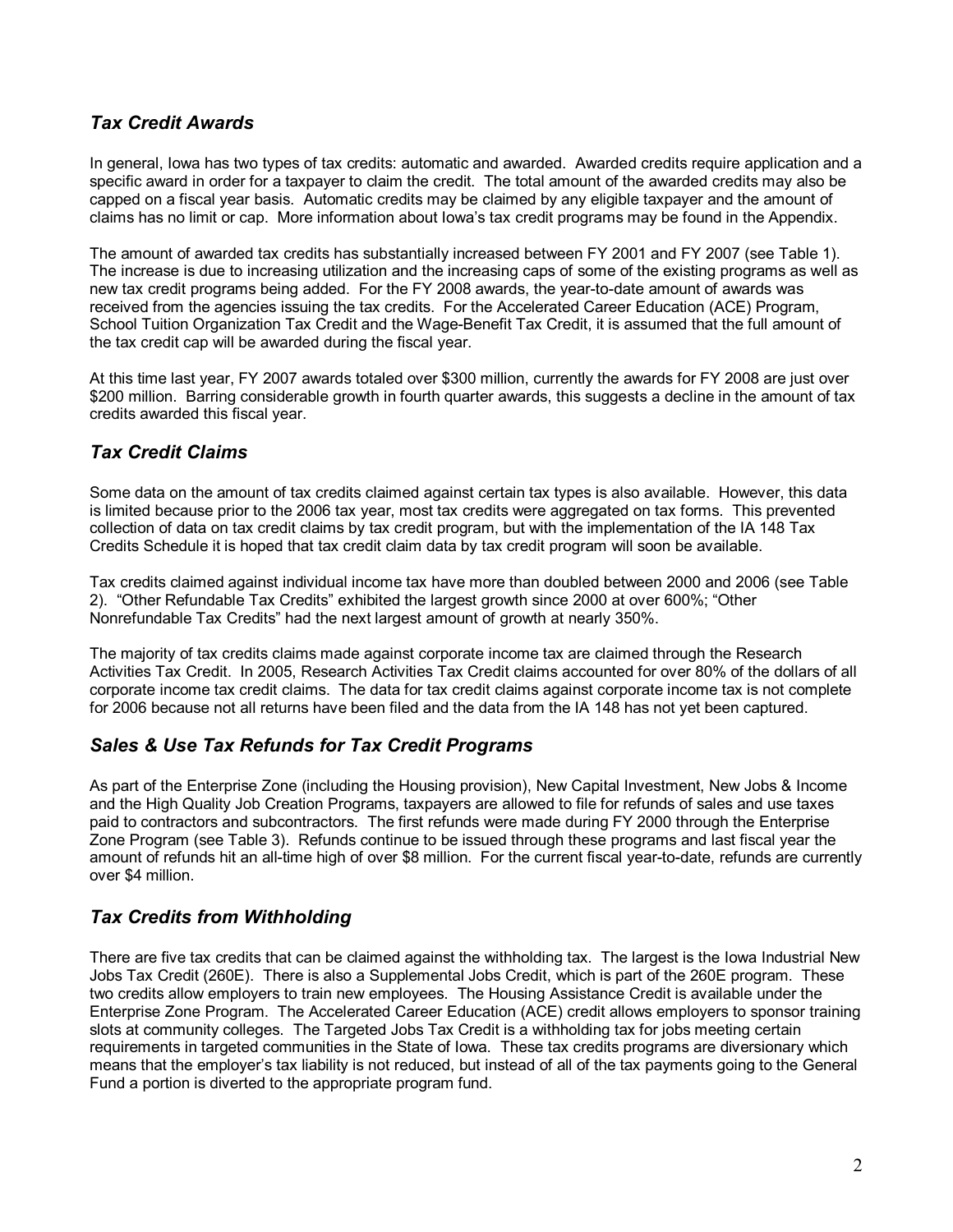The withholding credits are reported on a quarterly basis because that is when taxpayers are required to report their withholding credit claims. Withholding tax credit claims are available since March 2005 (see Table 4), which was the first quarter of the E-File and Pay system. This system allows taxpayers to file withholding tax returns on a secure Internet website. An increase can be seen in withholding tax credits over this time period. It is apparent that total withholding credits is strongly driven by the Iowa Industrial New Jobs Tax Credit (260E) (see Figure 1).

It also appears that there may be a lag between when 260E credits are awarded and claimed (see Table 5). The amount of 260E credits awarded, the payments received by the community colleges from the employers and the amount of 260E claims correctly filed through the Department of Revenue vary quite a bit within the same fiscal year. The variance could also potentially be explained by taxpayers not filing their withholding tax credit claims correctly.

#### *Tax Credit Contingent Liabilities Projection*

Forecasts of the potential liability facing General Fund revenues due to tax credits show that tax credit claims will continue to increase (see Table 6). The amounts of contingent liability were estimated using a number of methods. These methods are listed in the footnotes. The Appendix includes descriptions of each of the tax credit programs, including its citation in the Code of Iowa.

Overall, total contingent liability due to tax credits in Iowa is growing and is expected to continue to grow through FY 2010 (see Figure 2). It appears that the contingent liability of tax credits will decrease in FY 2011 and FY 2012, part of this can be contributed to the fact that these estimates do not include projections of future awards of uncapped tax credits to be made by the Department of Economic Development. Another reason for this potential reduction in contingent liability is that the amount of tax credit awards being made may be decreasing from the high point it experience in FY 2007.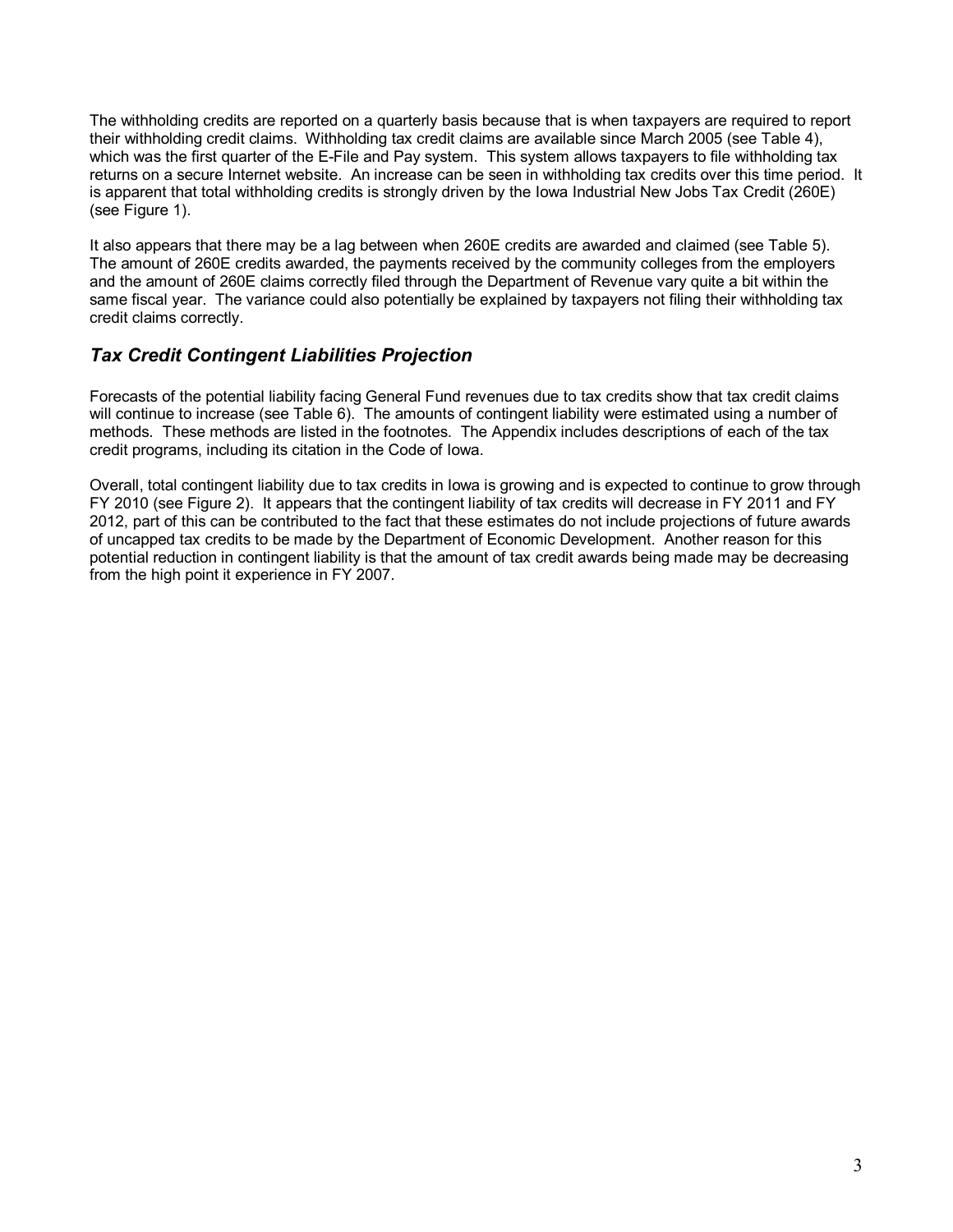## **Table 1: Tax Credit Awards by Fiscal Year**

|                                                                                          | FY 2001      | FY 2002                       | FY 2003      | FY 2004      | FY 2005      | FY 2006      | FY 2007                                                                      | FY 2008*      |
|------------------------------------------------------------------------------------------|--------------|-------------------------------|--------------|--------------|--------------|--------------|------------------------------------------------------------------------------|---------------|
| Accelerated Career Education Program (ACE) <sup>T</sup>                                  | \$684,059    | \$2,784,552                   | \$2,900,752  | \$3,900,872  | \$5,814,485  | \$6,000,000  | \$6,000,000                                                                  | \$6,000,000   |
| Agricultural Assets Transfer Tax Credit                                                  | n/a          | n/a                           | n/a          | n/a          | n/a          | n/a          | \$0                                                                          | \$1,358,592   |
| Assistive Device Tax Credit                                                              | \$0          | \$2,500                       | \$0          | \$0          | \$0          | \$0          | \$0                                                                          | \$0           |
| Economic Development Region Revolving Fund Tax<br>$Credit^{\dagger}$                     | n/a          | n/a                           | n/a          | n/a          | n/a          | \$0          | \$0                                                                          | \$0           |
| Endow Iowa Tax Credit <sup>†</sup>                                                       | n/a          | n/a                           | n/a          | \$1,003,773  | \$2,000,000  | \$2,000,000  | \$2,000,000                                                                  | \$1,611,286   |
| Enterprise Zone Program                                                                  | \$21,799,195 | \$68,865,745                  | \$13.282.669 | \$17,731,335 | \$42,194,899 | \$77,957,239 | \$113,000,318                                                                | \$29,814,451  |
| Enterprise Zone Program - Housing Component                                              | \$4,570,044  | \$6,073,415                   | \$2,918,717  | \$10,681,804 | \$10,250,170 | \$15,391,100 | \$7,773,275                                                                  | \$10,966,671  |
| Film Expenditure Tax Credit                                                              | n/a          | n/a                           | n/a          | n/a          | n/a          | n/a          | n/a                                                                          | \$1,175,000   |
| Film Investment Tax Credit                                                               | n/a          | n/a                           | n/a          | n/a          | n/a          | n/a          | n/a                                                                          | \$1,175,000   |
| High Quality Job Creation Program                                                        | n/a          | n/a                           | n/a          | n/a          | n/a          | \$42,674,526 | \$256,017,393                                                                | \$98,483,574  |
| Historic Preservation and Cultural and<br>Entertainment District Tax Credit <sup>T</sup> | \$2,400,000  | \$2,400,000                   | \$2,400,000  | \$2,400,000  | \$2,370,000  | \$6,400,000  | \$6,400,000                                                                  | \$10,000,000  |
| lowa Industrial New Jobs Training Program (260E)                                         | \$38,567,500 | \$36,465,750                  | \$26,705,000 | \$26,746,500 | \$60,659,000 | \$34,860,000 | \$61,448,000                                                                 | \$25,567,500  |
| New Capital Investment Program                                                           | n/a          | n/a                           | n/a          | \$21,606,680 | \$17,809,003 | n/a          | n/a                                                                          | n/a           |
| New Jobs and Income Program                                                              | \$39,714,446 | \$24,995,065                  | \$47,523,776 | \$40,433,473 | \$45,518,278 | n/a          | n/a                                                                          | n/a           |
| Renewable Energy Tax Credit <sup>1</sup>                                                 | n/a          | n/a                           | n/a          | n/a          | n/a          | \$0          | \$0                                                                          | \$1,492,898   |
| School Tuition Organization Tax Credit <sup>†</sup>                                      | n/a          | n/a                           | n/a          | n/a          | n/a          | n/a          | \$2,500,000                                                                  | \$4,873,878   |
| Soy-Based Transformer Fluid Tax Credit <sup>†</sup>                                      | n/a          | n/a                           | n/a          | n/a          | n/a          | n/a          | \$10,834                                                                     | \$19,400      |
| Targeted Jobs Tax Credit from Withholding                                                | n/a          | n/a                           | n/a          | n/a          | n/a          | n/a          | \$845,700                                                                    | \$5,277,752   |
| Venture Capital Tax Credit - Fund of Funds <sup>T</sup>                                  | n/a          | n/a                           | n/a          | n/a          | \$0          | \$0          | \$0                                                                          | \$0           |
| Venture Capital Tax Credit - Qualified Business or<br>Seed Capital Fund <sup>t</sup>     | n/a          | n/a                           | \$374,419    | \$719,535    | \$824,872    | \$2,137,276  | \$3,784,713                                                                  | \$2,130,132   |
| Venture Capital Tax Credit - Venture Capital Fund <sup>†</sup>                           | n/a          | n/a                           | \$200,448    | \$384,600    | \$185,625    | \$742,740    | \$580,223                                                                    | \$0           |
| Wage Benefit Tax Credit <sup>T</sup>                                                     | n/a          | n/a                           | n/a          | n/a          | n/a          | n/a          | \$10,000,000                                                                 | \$4,000,000   |
| Wind Energy Production Tax Credit <sup>†</sup>                                           | n/a          | n/a                           | n/a          | n/a          | n/a          | \$0          | \$0                                                                          | \$0           |
|                                                                                          |              |                               |              |              |              |              |                                                                              |               |
| Total Credits Awarded Each Fiscal Year                                                   |              | $$107,735,244$ $$141,587,027$ |              |              |              |              | \$96,305,781   \$125,608,572   \$187,626,332   \$188,162,881   \$470,360,457 | \$203,946,134 |

Source: Awarding Agencies

n/a = program not yet created, or discontinued

\*=incomplete fiscal year<br><sup>†</sup>=tax credit programs that have capped awards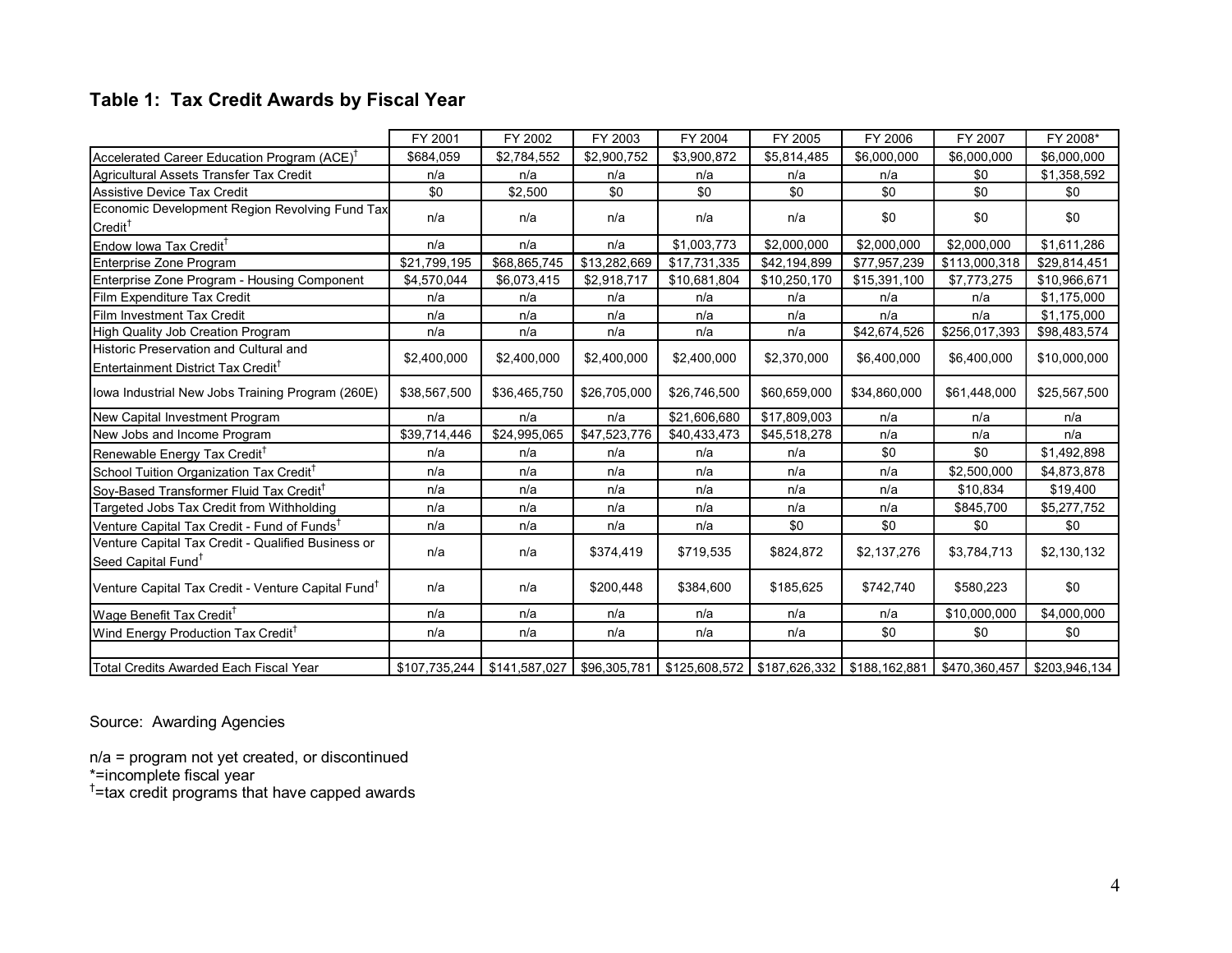#### **Table 2: Tax Credit Claims by Tax Year**

|                                           | 2000        | 2001        | 2002                                                             | 2003        | 2004        | 2005         | 2006                                                                                         | $2007*$      |
|-------------------------------------------|-------------|-------------|------------------------------------------------------------------|-------------|-------------|--------------|----------------------------------------------------------------------------------------------|--------------|
| Total Individual Income Tax Credits       |             |             |                                                                  |             |             |              | \$48,279,743 \$51,410,455 \$72,705,744 \$81,418,844 \$84,959,270 \$105,116,138 \$146,702,688 | \$35,936,804 |
| Child & Dependent Care Tax Credit         | \$6,396,628 | \$6.236.660 | \$6.160.402                                                      | \$8,354,236 | \$8.120.963 | \$8.241.622  | \$8,918,055                                                                                  | \$6,761,184  |
| Early Childhood Development Tax<br>Credit | n/a         | n/a         | n/a                                                              | n/a         | n/a         | n/a          | \$457.802                                                                                    | \$383,697    |
| Earned Income Tax Credit                  | \$6.142.575 | \$6,504,698 | \$8,304,908                                                      | \$8,534,392 | \$8,902,719 | \$9.800.348  | \$10,667,288                                                                                 | \$17,903,070 |
| Tuition and Textbook Tax Credit           |             |             | \$11,453,646 \$12,379,883 \$13,138,193 \$13,772,790 \$14,267,756 |             |             | \$15,235,560 | \$15,054,930                                                                                 | \$7,554,319  |
| Other Nonrefundable Tax Credits           |             |             | \$23,228,165 \$24,668,908 \$42,394,881 \$46,272,542 \$49,359,183 |             |             |              | \$65.243.453 \$104.145.155                                                                   | \$3,088,162  |
| Other Refundable Tax Credits              | \$1.058.729 | \$1,620,306 | \$2,707,360                                                      | \$4,484,884 | \$4,308,649 | \$6,595,155  | \$7,459,458                                                                                  | \$246,372    |

|                                     | 2000        | 2001        | 2002        | 2003        | 2004                                                             | 2005         | 2006*        | 2007*     |
|-------------------------------------|-------------|-------------|-------------|-------------|------------------------------------------------------------------|--------------|--------------|-----------|
| Total Corporate Income Tax Credits  |             |             |             |             | \$34,977,630 \$30,233,861 \$31,992,106 \$34,502,493 \$37,987,706 | \$45,003,839 | \$38,705,365 | \$113,509 |
| <b>Other Credits</b>                | \$8.626.270 | \$3.169.334 | \$2,333,210 | \$2.438.500 | \$3.433.238                                                      | \$2,613,038  | #            |           |
| Jowa Industrial New Jobs Income Tax | \$1.015.304 | \$1,636,162 | \$2,205,314 |             | $$2,297,844$ $$1,517,117$                                        | \$5.196.359  | #            |           |
| Credit (260E)                       |             |             |             |             |                                                                  |              |              |           |
| <b>Research Activities Credit</b>   |             |             |             |             | \$25,336,056 \$25,428,365 \$27,453,582 \$29,766,149 \$33,037,351 | \$37.194.442 | #            |           |

Source: IDR data

\* = incomplete data for tax year

n/a = program not yet created, or discontinued

# = tax credit detail not yet available

|                | <b>Enterprise</b><br>Zone | Housing-<br><b>Enterprise</b><br>Zone | New Jobs &<br><b>Income</b><br>Program | <b>New Capital</b><br><b>Investment</b><br>Program | High<br>Quality<br>Job<br><b>Creation</b><br>Program | <b>Total</b><br><b>Refunds</b> |
|----------------|---------------------------|---------------------------------------|----------------------------------------|----------------------------------------------------|------------------------------------------------------|--------------------------------|
| FY 2000        | \$104,215                 | \$36,527                              | \$0                                    | n/a                                                | n/a                                                  | \$140,742                      |
| FY 2001        | \$367,794                 | \$213,055                             | \$893,857                              | n/a                                                | n/a                                                  | \$1,474,706                    |
| FY 2002        | \$859,141                 | \$237,998                             | \$545                                  | n/a                                                | n/a                                                  | \$1,097,684                    |
| <b>FY 2003</b> | \$1,546,062               | \$304,471                             | \$447,793                              | n/a                                                | n/a                                                  | \$2,298,326                    |
| FY 2004        | \$991,620                 | \$416,615                             | \$753,322                              | \$0                                                | n/a                                                  | \$2,161,557                    |
| FY 2005        | \$711,623                 | \$569,971                             | \$653,280                              | \$70,059                                           | n/a                                                  | \$2,004,933                    |
| <b>FY 2006</b> | \$482,531                 | \$881,387                             | \$404,974                              | \$924,309                                          | \$0                                                  | \$2,693,201                    |
| FY 2007        | \$434,226                 | \$1,911,803                           | \$1,816,215                            | \$3,878,434                                        | \$4,258                                              | \$8,044,936                    |
| FY 2008*       | \$703,961                 | \$779,600                             | \$869,904                              | \$194,668                                          | \$1,607,770                                          | \$4,155,903                    |

#### **Table 3: Sales & Use Tax Refunds by Tax Credit Program by Fiscal Year**

Source: IDR data

\*incomplete fiscal year

n/a=program not yet created, or discontinued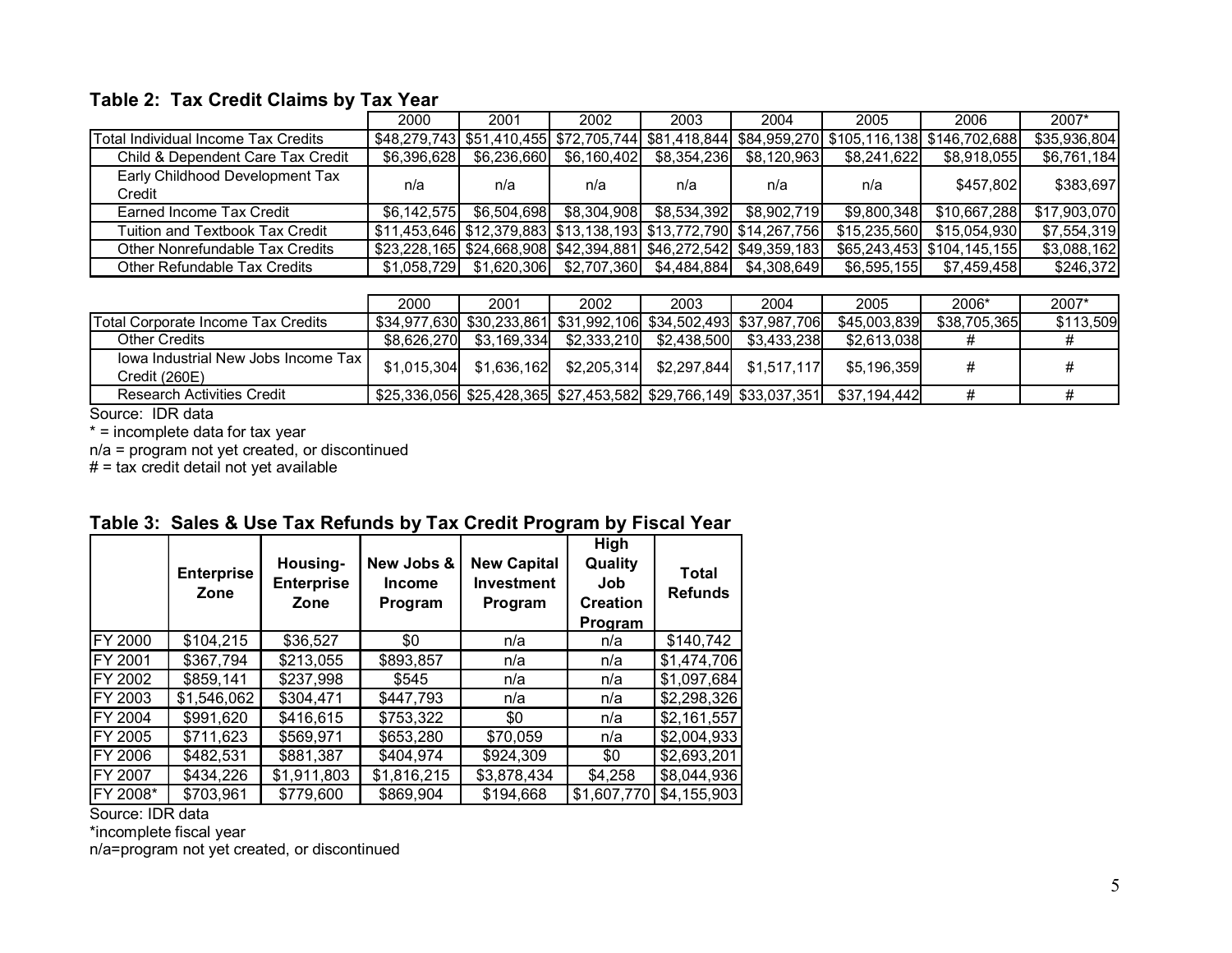| Quarter            | <b>Number</b> | <b>Total Tax</b><br><b>Credits</b> | <b>New Jobs</b><br><b>Tax Credit</b><br>(260E) | Supplemental<br><b>Jobs Tax</b><br><b>Credit</b> | <b>Targeted</b><br>Jobs Tax<br><b>Credit</b> | <b>ACE Tax</b><br><b>Credit</b> | <b>Housing</b><br><b>Assistance</b><br><b>Tax Credit</b> | Incorrectly<br><b>Claimed Tax</b><br><b>Credits</b> | <b>Total of Paper</b><br><b>Filed Returns</b><br><b>Without Credit</b><br><b>Detail</b> |
|--------------------|---------------|------------------------------------|------------------------------------------------|--------------------------------------------------|----------------------------------------------|---------------------------------|----------------------------------------------------------|-----------------------------------------------------|-----------------------------------------------------------------------------------------|
| 3/31/2005          | 489           | \$6,516,031                        | \$4,203,038                                    | \$421,810                                        | \$0                                          | \$809,486                       | \$0                                                      | \$700                                               | \$1,080,998                                                                             |
| 6/30/2005          | 574           | \$8,150,652                        | \$5,711,747                                    | \$275,311                                        | \$0                                          | \$682,368                       | \$0                                                      | \$700                                               | $\overline{$}1,480,529$                                                                 |
| 9/30/2005          | 622           | \$7,574,647                        | \$5,488,858                                    | \$247,122                                        | \$0                                          | \$1,736,431                     | \$0                                                      | \$700                                               | \$101,538                                                                               |
| 12/31/2005         | 766           | \$11,206,559                       | \$8,207,345                                    | \$893,096                                        | \$0                                          | \$1,913,263                     | \$0                                                      | \$61,158                                            | \$131,699                                                                               |
| 3/31/2006          | 669           | \$8,791,566                        | \$6,864,097                                    | \$507,008                                        | \$0                                          | \$1,307,077                     | \$0                                                      | \$13,052                                            | \$100,334                                                                               |
| 6/30/2006          | 737           | \$11,585,116                       | \$9,447,030                                    | \$562,619                                        | \$0                                          | \$1,480,339                     | \$0                                                      | \$89,887                                            | \$5,242                                                                                 |
| 9/30/2006          | 833           | \$14,156,831                       | \$12,105,517                                   | \$583,960                                        | \$0                                          | \$1,191,169                     | \$0                                                      | \$230,746                                           | \$45,440                                                                                |
| 12/31/2006         | 946           | \$15,647,667                       | \$13,044,867                                   | \$878,402                                        | $\overline{50}$                              | \$884,472                       | $\frac{6}{3}$                                            | \$823,690                                           | \$16,237                                                                                |
| 3/31/2007          | 807           | \$10,998,272                       | \$8,391,125                                    | \$942,148                                        | \$1,864                                      | \$1,312,208                     | $\sqrt{6}$                                               | \$337,818                                           | \$13,111                                                                                |
| 6/30/2007          | 784           | \$11,578,327                       | \$8,593,779                                    | \$1,004,710                                      | \$5,926                                      | \$1,824,760                     | $\frac{6}{3}$                                            | \$137,339                                           | \$11,813                                                                                |
| 9/30/2007          | 893           | \$15,845,945                       | \$13,475,036                                   | \$1,005,693                                      | \$63,960                                     | \$1,119,241                     | \$0                                                      | \$171,297                                           | \$5,104                                                                                 |
| 12/31/2007         | 792           | \$10,044,782                       | \$7,611,505                                    | \$1,294,617                                      | \$100,322                                    | \$863,525                       | \$0                                                      | \$152,362                                           | \$2,891                                                                                 |
|                    |               |                                    |                                                |                                                  |                                              |                                 |                                                          |                                                     |                                                                                         |
| FY 2006            | 2794          | \$39,157,888                       | \$30,007,330                                   | \$2,209,845                                      | \$0                                          | \$6,437,110                     | \$0                                                      | \$164,797                                           | \$338,813                                                                               |
| FY 2007            | 3370          | \$52,381,097                       | \$42,135,288                                   | \$3,409,220                                      | \$7,790                                      | \$5,212,609                     | \$0                                                      | \$1,529,593                                         | \$86,601                                                                                |
| <b>YTD FY 2008</b> | 1685          | \$25,890,727                       | \$21,086,541                                   | \$2,300,310                                      | \$164,282                                    | \$1,982,766                     | \$0                                                      | \$323,659                                           | \$7,995                                                                                 |
|                    |               |                                    |                                                |                                                  |                                              |                                 |                                                          |                                                     |                                                                                         |
| CY 2005            | 2451          | $\overline{$33,447,889}$           | \$23,610,988                                   | \$1,837,339                                      | \$0                                          | \$5,141,548                     | \$0                                                      | \$63,258                                            | \$2,794,764                                                                             |
| CY 2006            | 3185          | \$50,181,180                       | \$41,461,511                                   | \$2,531,989                                      | \$0                                          | \$4,863,057                     | \$0                                                      | \$1,157,375                                         | \$167,253                                                                               |
| CY 2007            | 2484          | \$38,422,544                       | \$30,459,940                                   | \$2,952,551                                      | \$71,750                                     | \$4,256,209                     | \$0                                                      | \$646,454                                           | \$30,028                                                                                |

#### **Table 4: Withholding Tax Credits Claimed by Quarter**

Source: IDR data

#### **Table 5: Iowa Industrial New Jobs Training Program (260E) Award and Claim Information**

|                  | Amount of 260E            | Amount Reported Paid | Amount of 260E and                   |
|------------------|---------------------------|----------------------|--------------------------------------|
|                  | <b>Credits Awarded by</b> | to the Community     | <b>Supplemental Credit Correctly</b> |
|                  | <b>DED</b>                | Colleges             | Claimed on Withholding Returns       |
| FY 2001          | \$38,567,500              | n/a                  | n/a                                  |
| FY 2002          | \$36,465,750              | n/a                  | n/a                                  |
| FY 2003          | \$26,705,000              | n/a                  | n/a                                  |
| FY 2004          | \$26,746,500              | \$40,667,329         | n/a                                  |
| FY 2005          | \$60,659,000              | \$42,218,828         | n/a                                  |
| FY 2006          | \$34,860,000              | \$42,763,460         | \$32,217,175                         |
| FY 2007          | \$61,448,000              | \$46,110,828         | \$45,544,508                         |
| <b>FYTD 2008</b> | \$25,567,500              | \$20,784,991         | \$23,386,851                         |

Source: IDR data and Data reported by the Department of Economic Development and Community Colleges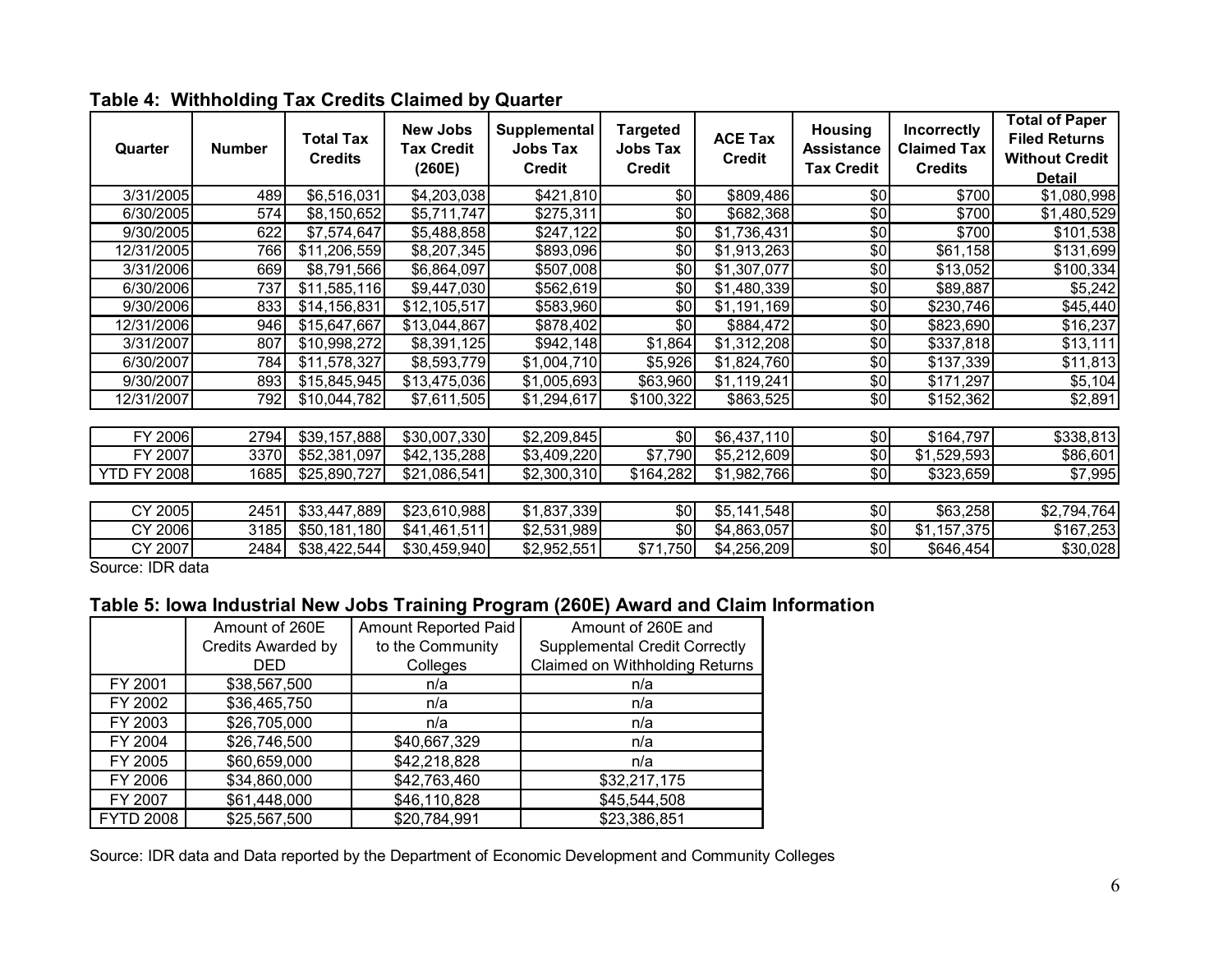# \$18,000,000 \$16,000,000 \$14,000,000  $\lambda$  $\lambda$  $\Delta$ \$12,000,000 \$10,000,000 ١ \$8,000,000 \$6,000,000 \$4,000,000 \$2,000,000 \$0 Mar-05 Jun-05 Sep-05 Dec-05 Mar-06 Jun-06 Sep-06 Dec-06 Mar-07 Jun-07 Sep-07 Dec-07 Total Tax Credits ----New Jobs Tax Credit (260E) ——— ACE Tax Credit — --Supplemental Jobs Tax Credit

# **Figure 1: Graph of Withholding Tax Credit Claims**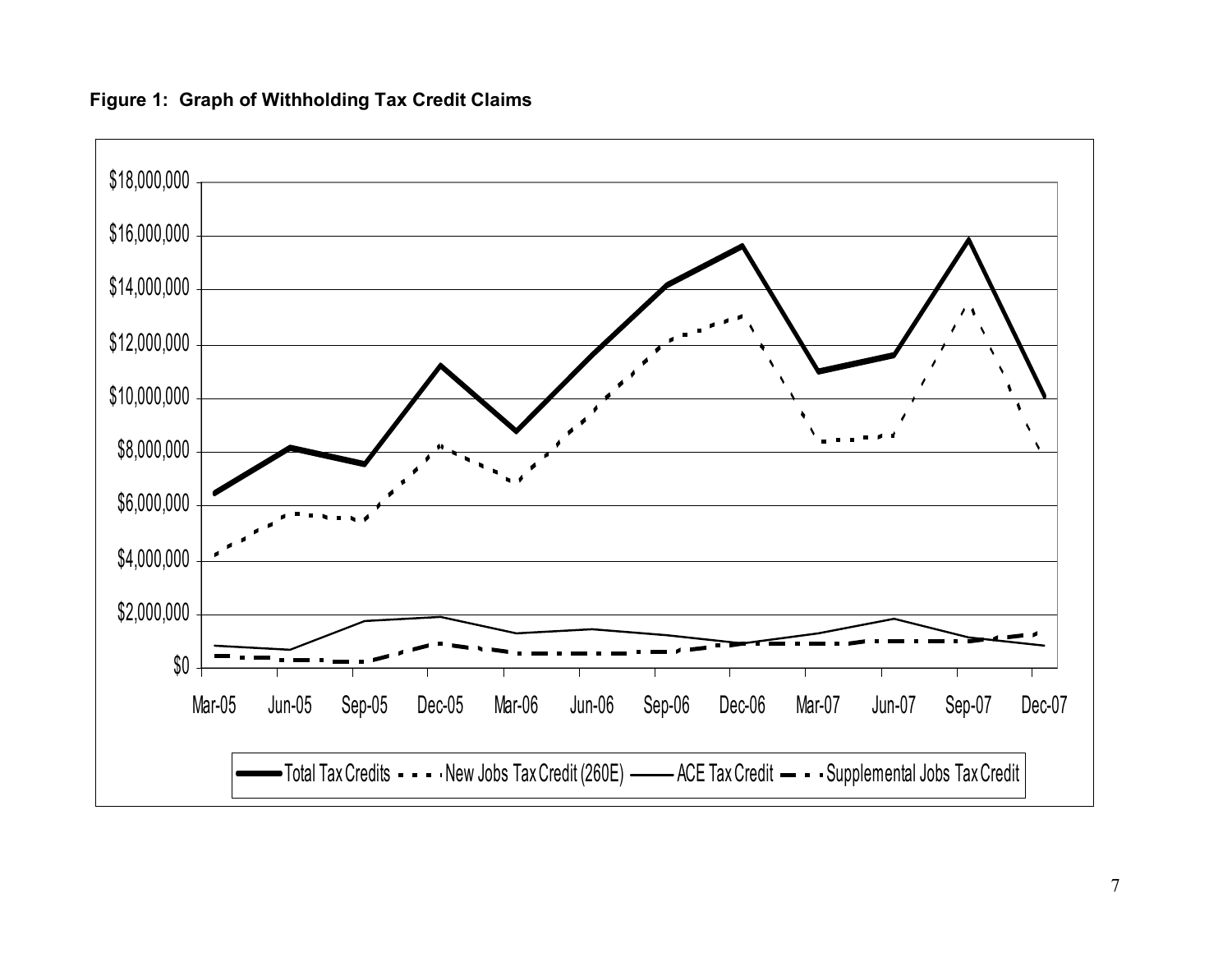|  |  | Table 6: Tax Credit Contingent Liabilities Projection |  |  |
|--|--|-------------------------------------------------------|--|--|
|--|--|-------------------------------------------------------|--|--|

|                                                                                                      |                  | History<br>Forecast |              |              |                |              |              |              |
|------------------------------------------------------------------------------------------------------|------------------|---------------------|--------------|--------------|----------------|--------------|--------------|--------------|
| <b>Capped Programs</b>                                                                               | FY 2005          | <b>FY 2006</b>      | FY 2007      | FY 2008      | <b>FY 2009</b> | FY 2010      | FY 2011      | FY 2012      |
| Accelerated Career Education Tax Credit                                                              | \$5,814,485      | \$6,000,000         | \$6,000,000  | \$6,000,000  | \$6,000,000    | \$6,000,000  | \$6,000,000  | \$6,000,000  |
| Cow-Calf Tax Credit                                                                                  | \$1,770,342      | \$1,770,342         | \$2,000,000  | \$2,000,000  | \$2,000,000    | \$2,000,000  | \$2,000,000  | \$2,000,000  |
| Economic Development Region Revolving Fund<br><b>Tax Credit</b>                                      | \$0 <sub>1</sub> | \$0                 | \$0          | \$2,000,000  | \$2,000,000    | \$2,000,000  | \$2,000,000  | \$2,000,000  |
| <b>Endow Iowa Tax Credit</b>                                                                         | \$2,000,000      | \$2,000,000         | \$2,000,000  | \$2,000,000  | \$3,000,000    | \$3,000,000  | \$3,000,000  | \$3,000,000  |
| Historic Preservation and Cultural and<br>Entertainment District Tax Credit                          | \$2,315,358      | \$2,607,055         | \$5,231,810  | \$5,006,940  | \$10,627,736   | \$15,968,991 | \$16,873,008 | \$16,208,822 |
| Renewable Energy Tax Credit <sup>3</sup>                                                             | \$0              | \$0                 | \$0          | \$1,492,898  | \$5,400,000    | \$5,500,000  | \$5,500,000  | \$5,500,000  |
| School Tuition Organization Tax Credit                                                               | \$0              | \$0                 | \$2,500,000  | \$5,000,000  | \$7,500,000    | \$7,500,000  | \$7,500,000  | \$7,500,000  |
| Soy-Based Transformer Fluid Tax Credit <sup>4</sup>                                                  | \$0              | \$0                 | \$10,834     | \$19,400     | \$89,766       | \$0          | \$0          | \$0          |
| Venture Capital Tax Credit - Iowa Fund of Funds                                                      | \$0              | \$0                 | \$0          | \$0          | \$0            | \$20,000,000 | \$20,000,000 | \$20,000,000 |
| Venture Capital Tax Credit - Qualified Business or<br>Community-Based Seed Capital Fund <sup>5</sup> | \$0              | \$374,419           | \$719,535    | \$824,872    | \$2,137,276    | \$3,784,713  | \$2,130,133  | \$53,625     |
| Venture Capital Tax Credit - Venture Capital<br>Funds <sup>5</sup>                                   | \$0              | \$200,448           | \$384,600    | \$185,625    | \$742,740      | \$580,223    | \$418,727    | \$418,727    |
| Wage-Benefit Tax Credit                                                                              | \$0              | \$0                 | \$0          | \$10,000,000 | \$4,000,000    | \$4,000,000  | \$4,000,000  | \$4,000,000  |
| Wind Energy Production Tax Credit <sup>6</sup>                                                       | \$0              | \$0                 | \$0          | \$0          | \$14,069,000   | \$14,069,000 | \$14,069,000 | \$14,069,000 |
|                                                                                                      |                  |                     |              |              |                |              |              |              |
| <b>TOTAL OF CAPPED PROGRAMS</b>                                                                      | \$11,900,185     | \$12,952,264        | \$18,846,779 | \$34,529,735 | \$57,566,518   | \$84,402,927 | \$83,490,868 | \$80,750,174 |

 $2$  Estimates are based on data received from awarding agency and award recipients. Timing adjustments have been made to account for tax types against which the credits can be claimed.

 $^3$  Estimates are based on full utilization of capacity limits set within the legislation of SF 390, 2005 Legislative Session. No applications were received in FY 2007 and the amount reported for FY 2008 is the dollar amount of applications approved.

 $4<sup>4</sup>$  Estimates are based on the aggregate cap of the program and awards already issued.

 $5$  Once the award has been issued to the taxpayer, the taxpayer is required to wait three years before claiming the credit.

 $^6$  Estimates are based on full utilization of eligible wind-generation capacity, which is capped. No applications were received in FY 2007 or FY 2008.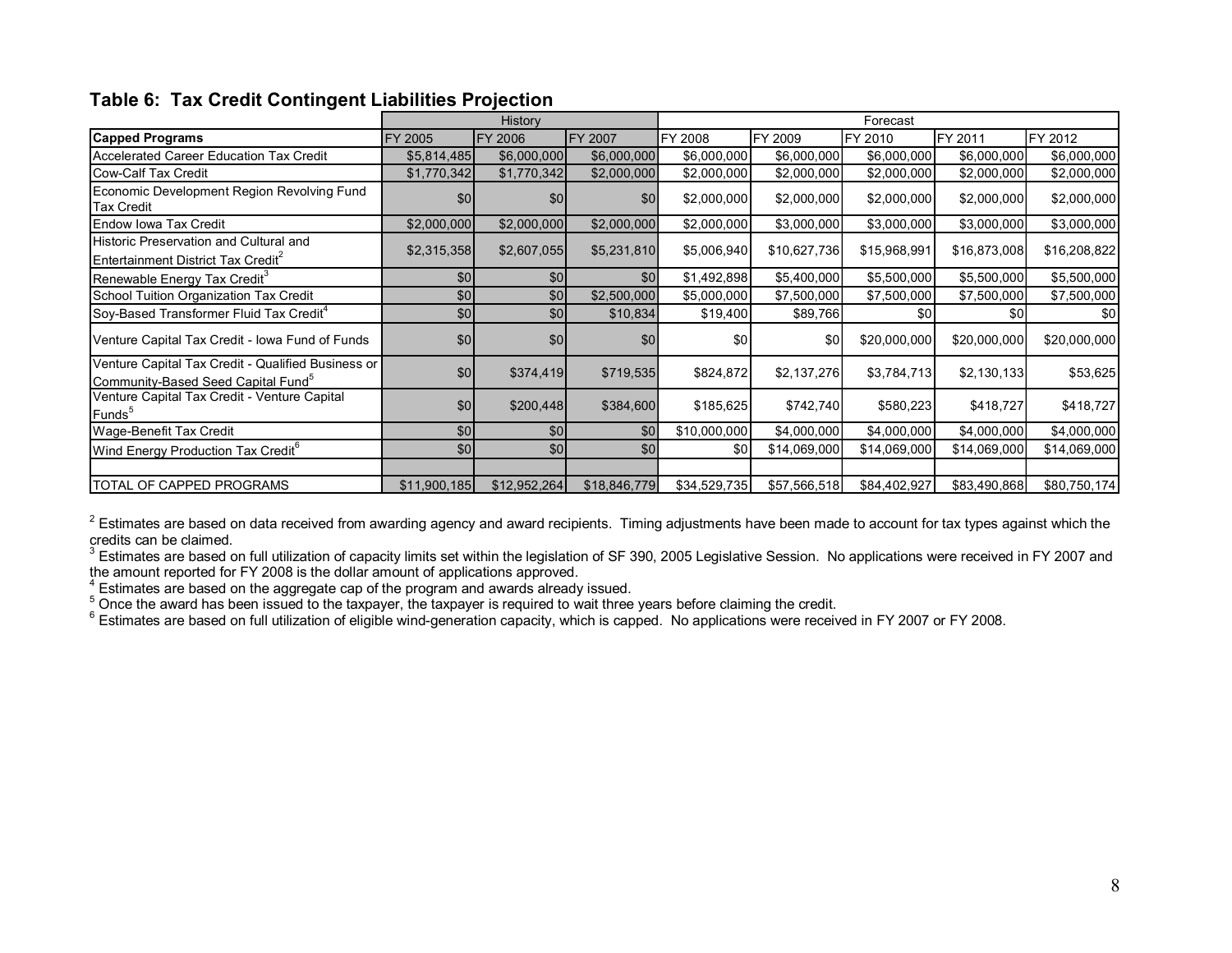|                                                         |                  | History        |                | Forecast      |               |               |               |               |  |
|---------------------------------------------------------|------------------|----------------|----------------|---------------|---------------|---------------|---------------|---------------|--|
| <b>Uncapped Programs</b>                                | FY 2005          | <b>FY 2006</b> | <b>FY 2007</b> | FY 2008       | FY 2009       | FY 2010       | FY 2011       | FY 2012       |  |
| Agricultural Assets Transfer Tax Credit                 | \$0              | \$0            | \$0            | \$518,400     | \$1,157,168   | \$1,592,632   | \$1,756,921   | \$2,313,648   |  |
| Assistive Device Tax Credit <sup>8</sup>                | \$0              | \$0            | \$0            | \$0           | \$0           | \$0           | \$0           | \$0           |  |
| Biodiesel Blended Fuel Tax Credit <sup>9</sup>          | \$0              | \$0            | \$373,622      | \$4,400,000   | \$4,400,000   | \$4,400,000   | \$4,400,000   | \$4,400,000   |  |
| Child & Dependent Care Tax Credit <sup>10</sup>         | \$8,120,963      | \$8,241,622    | \$8,918,055    | \$8,663,000   | \$8,447,910   | \$8,270,369   | \$8,082,731   | \$5,885,725   |  |
| E85 Gasoline Promotion Tax Credit®                      | \$0              | \$0            | \$101,126      | \$1,000,000   | \$1,500,000   | \$1,700,000   | \$2,400,000   | \$1,700,000   |  |
| Early Childhood Development Tax Credit <sup>11</sup>    | \$0              | \$0            | \$457,802      | \$500,000     | \$500,000     | \$500,000     | \$500,000     | \$500,000     |  |
| Earned Income Tax Credit <sup>10</sup>                  | \$8,902,719      | \$9,800,348    | \$10,667,288   | \$21,258,985  | \$21,805,389  | \$21,997,171  | \$21,890,894  | \$20,478,425  |  |
| Enterprise Zone Program <sup>12</sup>                   | \$23,501,957     | \$29,184,585   | \$39,673,599   | \$53,069,419  | \$62,236,305  | \$67,152,252  | \$61,469,625  | \$50,980,611  |  |
| Ethanol Blended Gasoline Tax Credit <sup>13</sup>       | \$2,135,502      | \$4,221,547    | \$3,683,083    | \$5,800,000   | \$6,700,000   | \$1,000,000   | \$0           |               |  |
| Ethanol Promotion Tax Credit <sup>14</sup>              | \$0              | \$0            | \$0            | \$0           | \$0           | \$9,300,000   | \$10,200,000  | \$11,400,000  |  |
| Film, Television, and Video Project Promotion           | \$0              | \$0            | \$0            |               |               |               |               |               |  |
| Program <sup>15</sup>                                   |                  |                |                | \$122,000     | \$455,000     | \$702,000     | \$715,338     | \$731,075     |  |
| High Quality Job Creation Program <sup>12</sup>         | \$0              | \$0            | \$0            | \$8,534,905   | \$59,738,384  | \$79,435,099  | \$79,435,099  | \$79,435,099  |  |
| lowa Industrial New Job Training Program                | <b>NA</b>        | \$32,217,175   |                |               | \$49,523,067  | \$51,640,839  | \$53,849,174  | \$56,151,945  |  |
| $(260E)^{16}$                                           |                  |                | \$45,544,508   | \$47,492,144  |               |               |               |               |  |
| New Capital and Income Program"                         | \$0              | \$4,321,336    | \$7,883,137    | \$7,883,137   | \$7,883,137   | \$7,883,137   | \$3,561,801   | \$0           |  |
| New Jobs and Income Program <sup>17</sup>               | \$22,446,657     | \$30,533,352   | \$39,637,008   | \$31,694,118  | \$26,695,105  | \$17,190,350  | \$9,103,656   | \$0           |  |
| Research Activities Tax Credit <sup>18</sup>            | \$30,233,482     | \$33,501,503   | \$37,944,018   | \$42,940,867  | \$48,144,388  | \$54,211,997  | \$61,351,857  | \$69,835,356  |  |
| Soy-Based Cutting Tool Oil Tax Credit <sup>19</sup>     | \$0 <sub>1</sub> | \$0            | \$60,000       | \$60,000      | \$0           | \$0           | \$0           | \$0           |  |
| Targeted Jobs Tax Credit from Withholding <sup>20</sup> | \$0              | \$0            | \$7,790        | \$422,141     | \$515,719     | \$515,719     | \$515,719     | \$515,719     |  |
| Tuition and Textbook Tax Credit <sup>10</sup>           | \$14,267,756     | \$15,235,560   | \$15,054,930   | \$15,928,638  | \$16,355,246  | \$16,738,764  | \$17,176,437  | \$17,630,531  |  |
|                                                         |                  |                |                |               |               |               |               |               |  |
| TOTAL OF UNCAPPED PROGRAMS                              | \$109,609,037    | \$167,257,028  | \$210,005,965  | \$250,287,753 | \$316,056,817 | \$344,230,327 | \$336,409,250 | \$321,958,133 |  |
| TOTAL OF ALL PROGRAMS                                   | \$121,509,222    | \$180,209,292  | \$228,992,224  | \$286,131,037 | \$373,001,431 | \$427,871,869 | \$419,830,378 | \$402,708,307 |  |

## **Table 6 Continued: Tax Credit Contingent Liabilities Projection**

<sup>7</sup> Estimates are based on data from the awarding agency. Future awards are projected in these estimates based on estimated growth of the program.  $8$  Only one award has been made under this program since its inception.

<sup>9</sup> Estimates are based on data from the IA 148 and the Annual Fuel Retailers Report for FY08.

Estimates are based on the Fiscal Note for HF 2754, 2006 Legislative Session.<br><sup>10</sup> Estimates are based on the IDR individual income tax model simulation.

 $11$  Estimates are based on 2007 tax year claims and the expectation of little to zero growth in claims of this credit.<br> $12$  Estimates are based on information from the awarding agency and include only the potential claim future awards.

<sup>13</sup> Estimates are based on data from the IA 6478 and the Annual Fuel Retailers Report for FY08.

<sup>14</sup> Estimates are based on the Fiscal Note for HF 2754, 2006 Legislative Session.<br><sup>15</sup>Estimates are based on the Fiscal Note for HF 892, 2007 Legislative Session.<br><sup>15</sup>Estimates are based on the Fiscal Note for HF 892, 20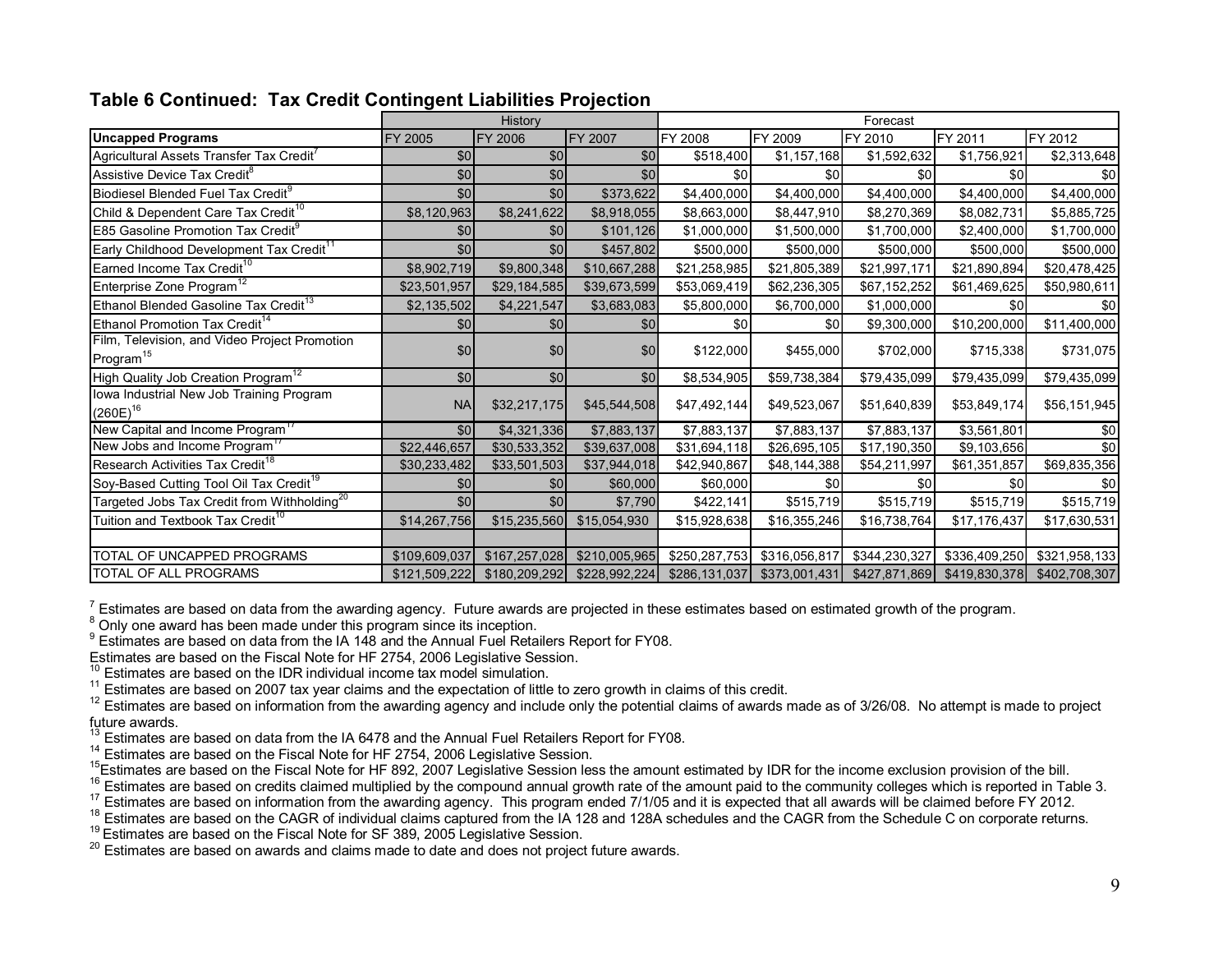

# **Figure 2: Graph of Potential Contingent Liability Due to Tax Credits in Iowa**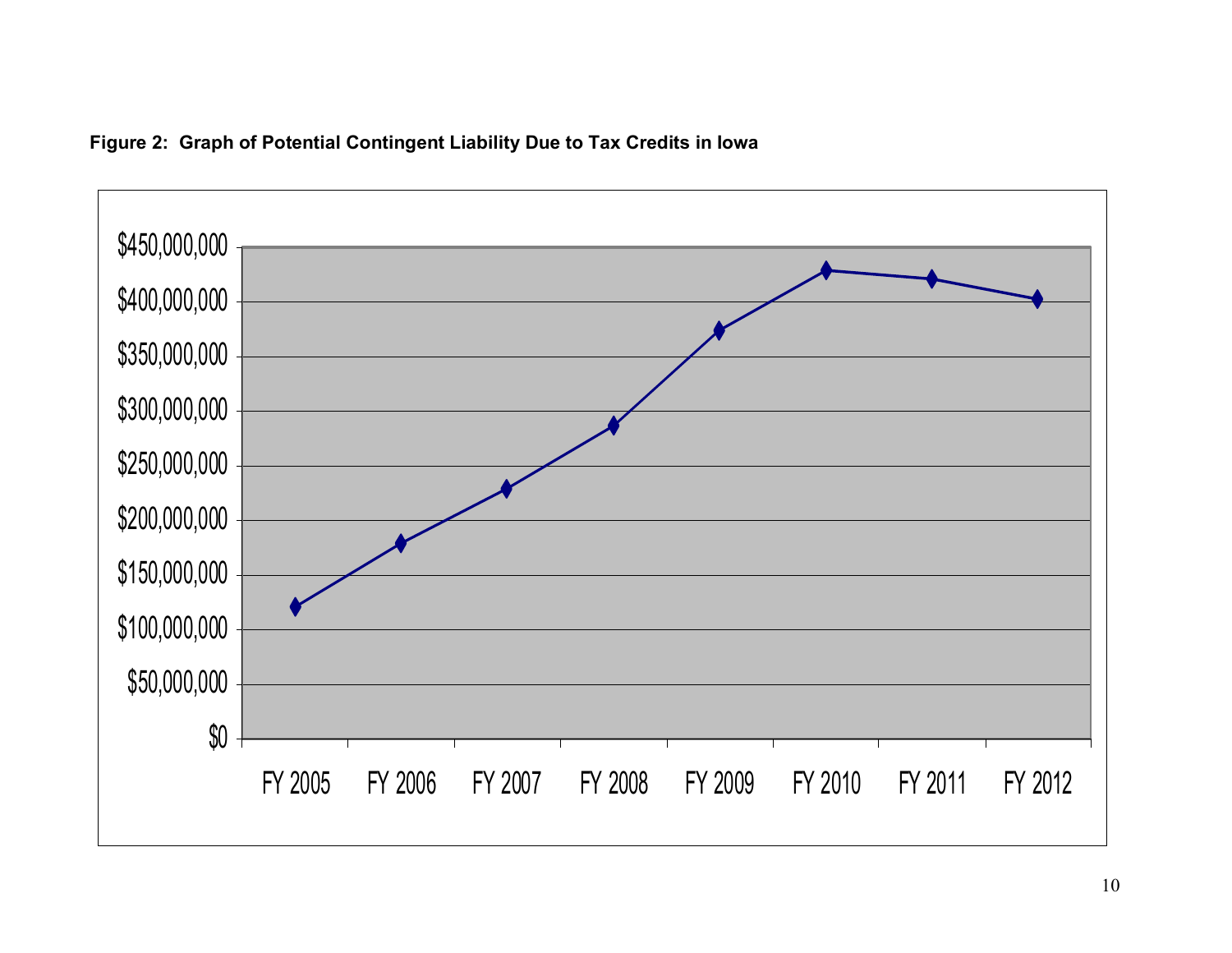#### *Appendix: Description of Iowa's Tax Credit Programs*

**Accelerated Career Education Program (ACE) (260G):** This withholding credit is administered by Iowa's Community Colleges and provides credits for employers that sponsor training slots at community colleges. Section 260G, Code of Iowa.

**Agricultural Assets Transfer Tax Credit:** This credit is awarded by the Iowa Agricultural Development Authority to taxpayers that lease agricultural assets to qualified beginning farmers. Section 175.37, Code of Iowa.

**Assistive Device Tax Credit:** This credit is awarded by the Iowa Department of Economic Development (DED) to taxpayers who make investments in assistive devices that allow for disability workplace accommodation. Section 422.11E, Code of Iowa.

**Biodiesel Blended Fuel Tax Credit:** This credit is available to retail dealers who sell biodiesel blended fuel equal to over 50 percent of their total diesel sales. Section 422.11P, Code of Iowa.

**Child and Dependent Care Tax Credit:** This credit is available to individual taxpayers who have eligible child and dependent care expenses. Section 422.12C, Code of Iowa.

**Cow-Calf Tax Credit:** Eligible individual and corporation income taxpayers who operate cow-calf beef operations in Iowa are eligible for a cow-calf credit. Section 422.120, Code of Iowa.

**E85 Gasoline Promotion Tax Credit:** An income tax credit, on a rate per gallon sold basis, is available to retail dealers of gasoline who sell E85 gasoline. Section 422.11O, Code of Iowa.

**Early Childhood Development Tax Credit:** The Early Childhood Development tax credit is equal to 25% of the first \$1,000 of expenses paid for early childhood development expenses for each dependent from the ages of three to five. Section 422.12C(1A), Code of Iowa.

**Earned Income Tax Credit:** This credit is available to individual taxpayers who qualify for the federal earned income credit. The credit is equal to 7% of the federal earned income credit. Section 422.12B, Code of Iowa.

**Economic Development Region Revolving Fund Tax Credit:** This credit is awarded by DED and is equal to 20% of the contribution made to an economic development region revolving fund. Section 15E.232, Code of Iowa.

**Endow Iowa Tax Credit:** This credit is awarded by DED and is equal to 20% of a taxpayer's endowment gift (up to \$100,000 for a single taxpayer) to a qualified community foundation. Section 15E.305, Code of Iowa.

**Enterprise Zone Program (EZ):** This program, administered by DED, encourages investment in Iowa's economically distressed areas by providing local and state tax credits, refunds and exemptions to qualifying companies that expand or locate in designated Enterprise Zones. Section 15E.191 through 15E.196, Code of Iowa.

**Ethanol Blended Gasoline Tax Credit:** A tax credit is available to service stations at which more than 60 percent of the total gasoline sold is ethanol blended gasoline. The credit is equal to two and a half cents for each gallon sold in excess of 60 percent. This credit will be replaced in 2009 by the Ethanol Promotion Tax Credit. Section 422.11C (2), Code of Iowa.

**Ethanol Promotion Tax Credit:** This credit will replace the ethanol blended gasoline credit beginning in 2009. It will be based on the amount of pure ethanol gallons sold. Section 422.11N, Code of Iowa.

**Film, Television, and Video Project Promotion Program:** This program, administered by DED, provides a 25 percent tax credit for investments or qualified expenditures in film projects produced in the State of Iowa. Section 15.391 through 15.393, Code of Iowa.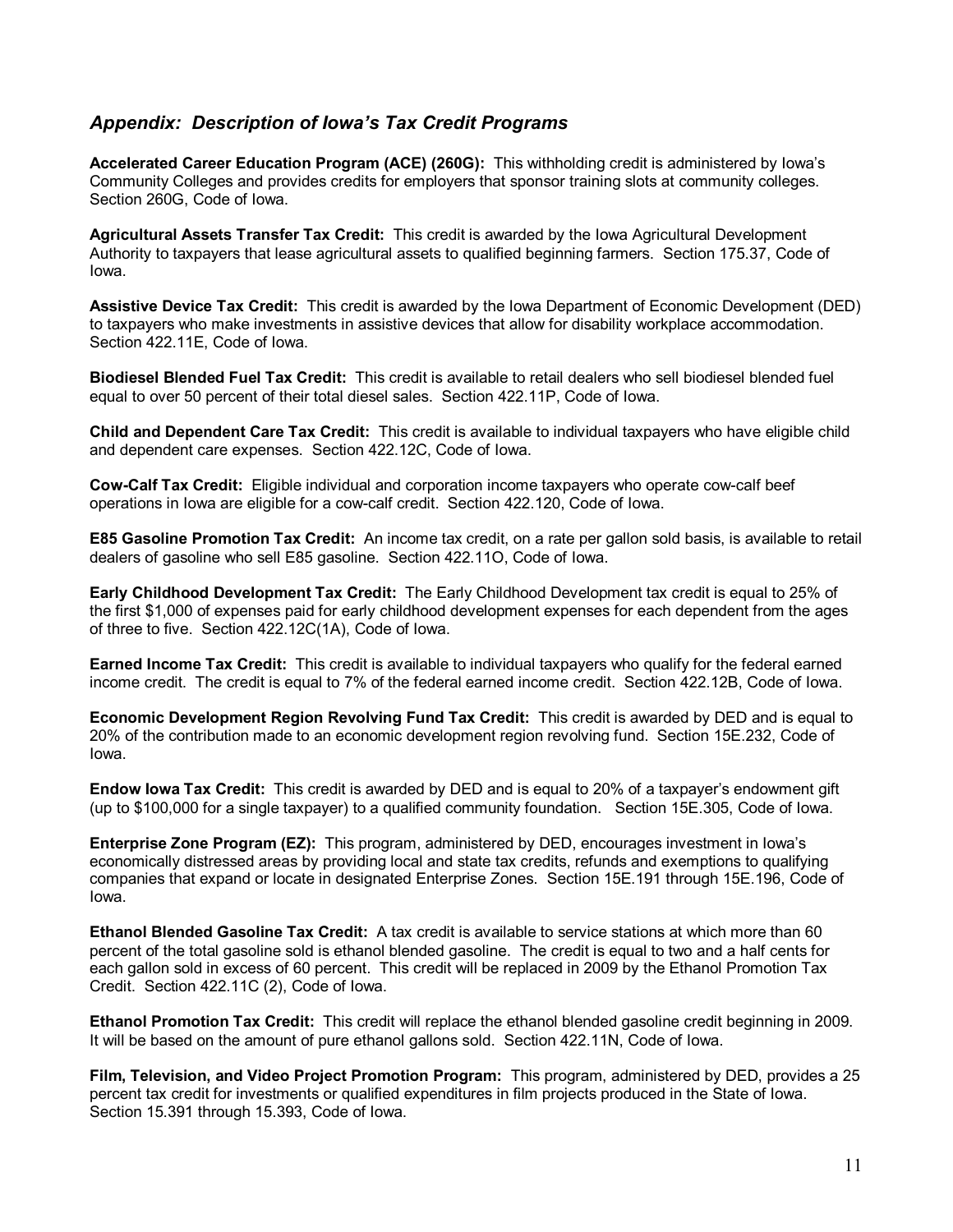**High Quality Job Creation Program (HQJCP):** This program, administered by DED, provides tax benefits to eligible companies that create high-paying jobs and make capital investments. The program was created in 2005 and replaced the New Jobs and Income Program (NJIP) and the New Capital Investment Program (NCIP) beginning in FY 2006. Section 15.326 through 15.337, Code of Iowa.

**Historic Preservation and Cultural and Entertainment District Tax Credit:** This tax credit, administered by the Iowa Department of Cultural Affairs, provides a 25 percent tax credit for investments made in the rehabilitation of eligible historic properties. Section 404A, Code of Iowa.

**Iowa Industrial New Jobs Training Program (260E):** This program, administered by Iowa's Community Colleges, assists businesses that are creating new positions with new employee training. Participating companies divert withholding taxes that would be remitted to the Department of Revenue to a community college to pay for training for company employees. Section 260E, Code of Iowa.

**New Capital Investment Program (NCIP):** This program, administered by DED, was replaced by the High Quality Job Creation Program, beginning in FY 2006. Section 15.381 through 15.387, Code of Iowa.

**New Jobs and Income Program (NJIP):** This program, administered by DED, was replaced by the High Quality Job Creation Program, beginning in FY 2006. Section 15.326 through 15.337, Code of Iowa.

**Renewable Energy Tax Credit:** This credit is available for a producer or purchaser of energy from a renewable energy facility approved as eligible by the Iowa Utilities Board (IUB). The Department of Revenue determines the amount of the tax credits and issues tax credit certificates, which authorize credits to be claimed, to eligible applicants. Section 476C, Code of Iowa.

**Research Activities Tax Credit:** This credit is 6.5 percent of Iowa's apportioned share of qualifying expenditures for increasing research activities. The Iowa research credit is based on the federal research activities credit, with the Iowa credit based on the ratio of Iowa research expenditures over total research expenditures. Section 15.335, Code of Iowa.

**School Tuition Organization Tax Credit:** This credit, administered by IDR, is for 65% of the amount of a voluntary cash contribution made by a taxpayer to a school tuition organization. Section 422.11S, Code of Iowa.

**Soy-Based Cutting Tool Oil Tax Credit:** A manufacturer is eligible to take a credit equal to the costs incurred for the purchase and replacement costs relating to the transition from using nonsoy-based cutting tool oil to using soy-based cutting tool oil. Section 422.11I, Code of Iowa.

**Soy-Based Transformer Fluid Tax Credit:** Electric utilities may claim this credit, administered by IDR, for the costs incurred by the utility for the purchase and replacement costs relating to the transition from using nonsoybased transformer fluid to using soy-based transformer fluid. Section 476D, Code of Iowa.

**Targeted Jobs Tax Credit from Withholding:** This pilot program, administered by DED and four pilot project cities, provides for a withholding credit equal to 3% of the gross wages paid by the employer to each employee under the withholding agreement. These funds are to be used by the pilot city for an urban renewal project related to the employer. Section 403.19A, Code of Iowa.

**Tuition and Textbook Tax Credit:** This credit is available to individual taxpayers who have one or more dependents attending grades K-12 in an Iowa school. The credit percentage is 25% of the first \$1,000 paid for each dependent for tuition and textbooks. Section 422.12 (2), Code of Iowa.

**Venture Capital Tax Credit – Iowa Fund of Funds:** This contingent tax credit, administered by the Iowa Capital Investment Board (ICIB), is allowed for investments made into the Iowa fund of funds. The tax credit is only allowed to the extent that the actual rate of return on these investments does not meet the rate of return guaranteed to investors. Section 15E.61 through 15E.69, Code of Iowa.